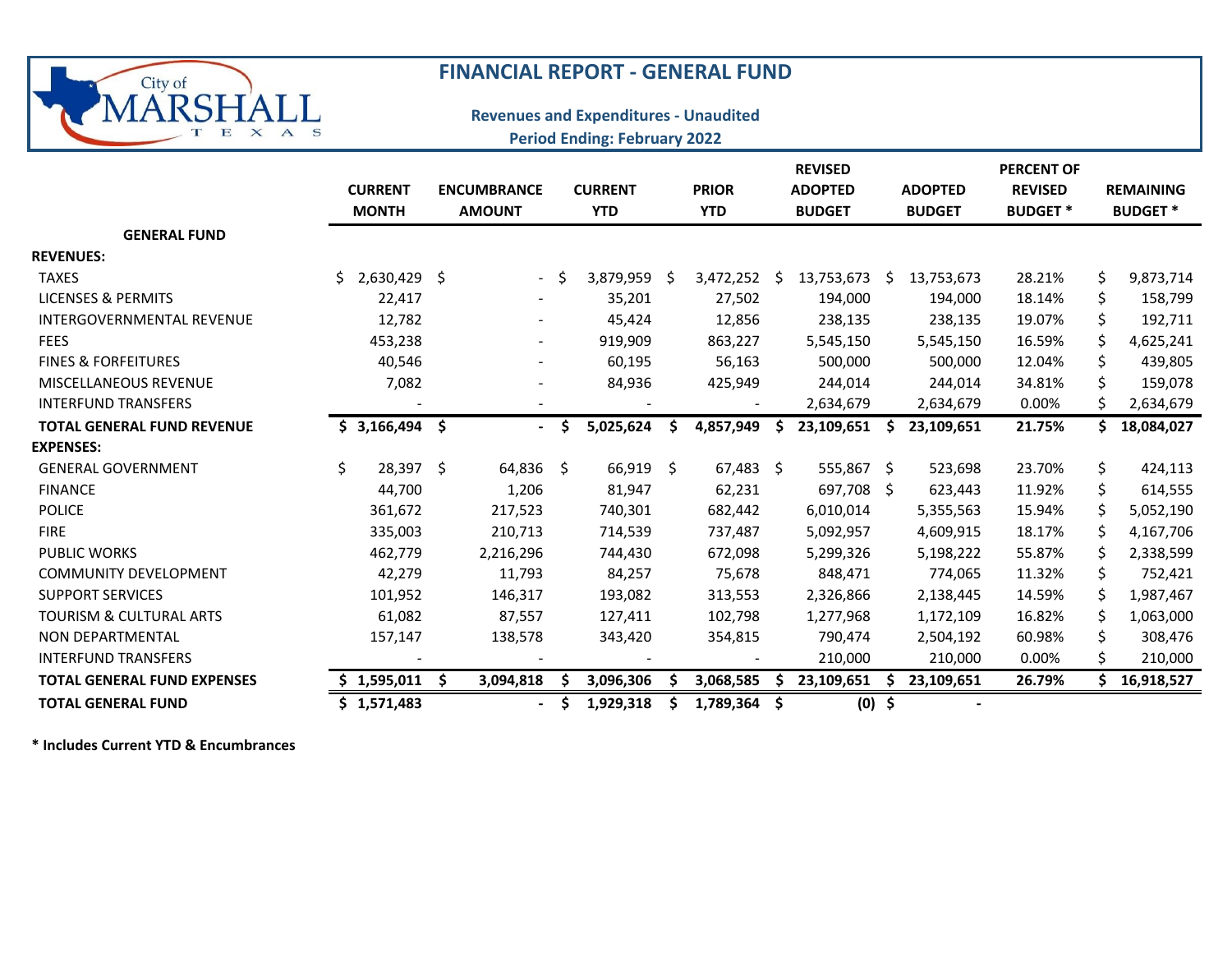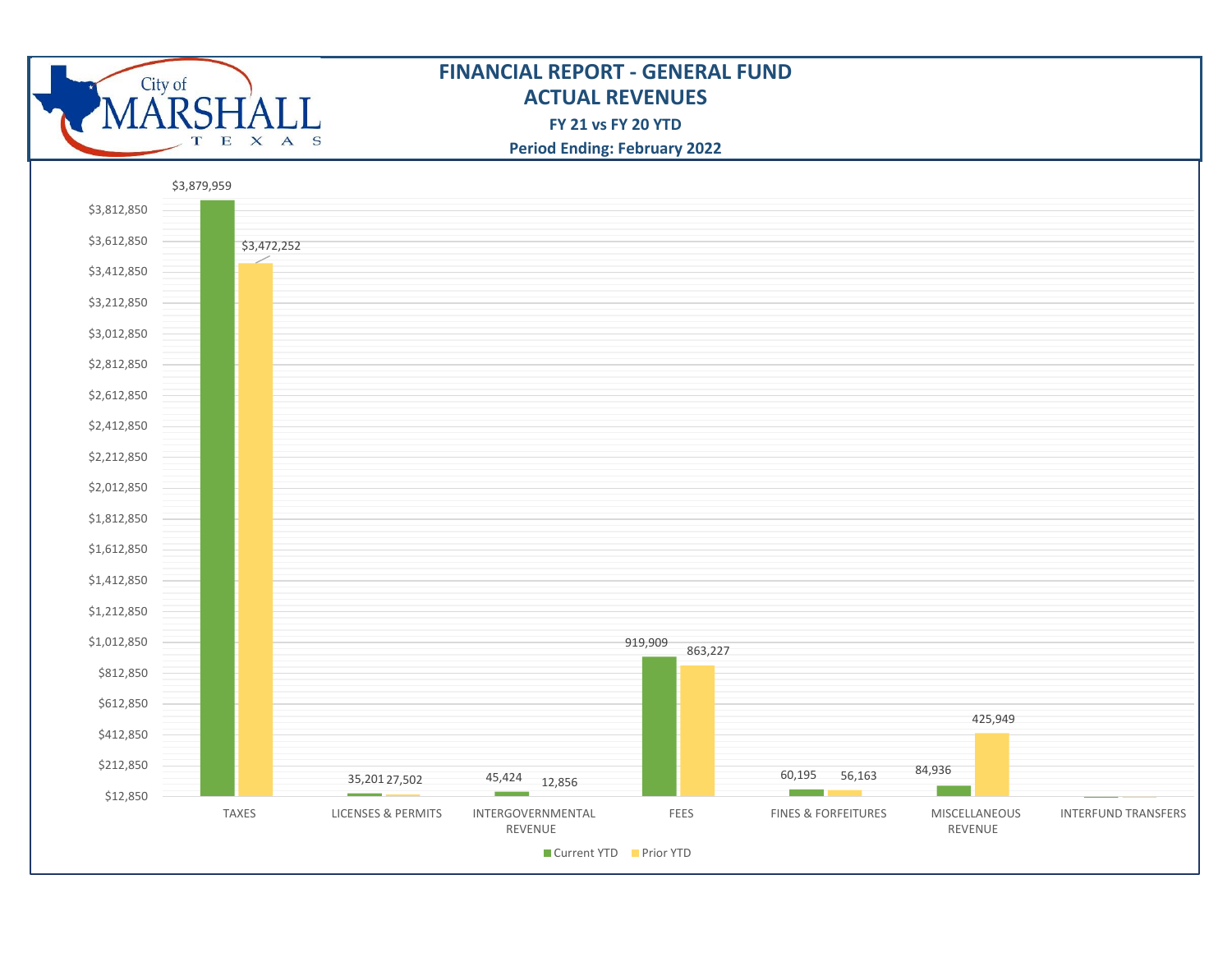

# **FINANCIAL REPORT - GENERAL FUND**

**ACTUAL EXPENDITURES**

**FY 21 vs FY 20 YTD**

**Period Ending: February 2022**

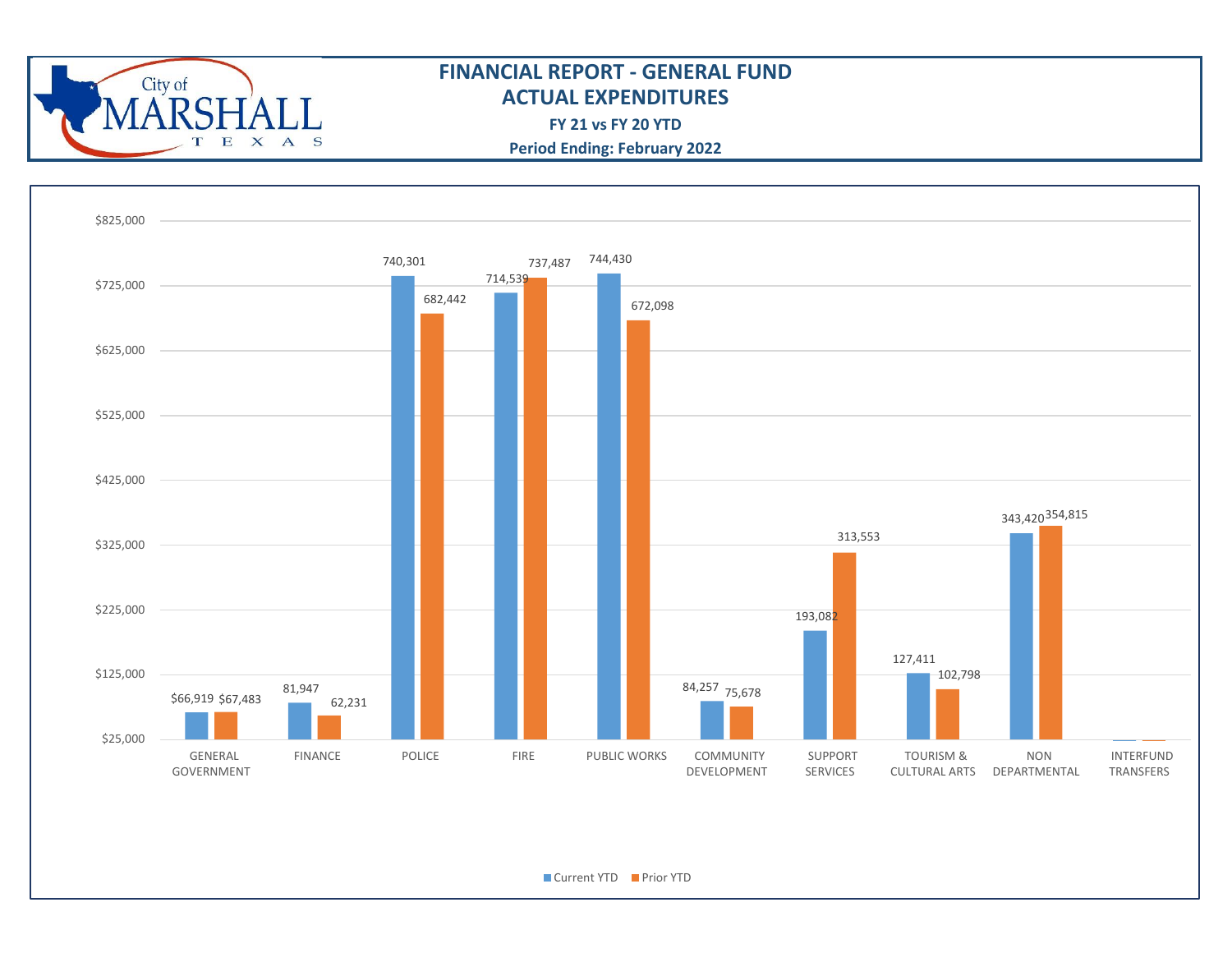| City of                                  |     |                                |        | <b>FINANCIAL REPORT - WATER &amp; SEWER ENTERPRISE FUND</b> |          |                                                                                     |    |                            |        |                                                   |    |                                 |                                                        |    |                                    |
|------------------------------------------|-----|--------------------------------|--------|-------------------------------------------------------------|----------|-------------------------------------------------------------------------------------|----|----------------------------|--------|---------------------------------------------------|----|---------------------------------|--------------------------------------------------------|----|------------------------------------|
| $A$ S<br>Е<br>$\mathbf x$                |     |                                |        |                                                             |          | <b>Revenues and Expenditures - Unaudited</b><br><b>Period Ending: February 2022</b> |    |                            |        |                                                   |    |                                 |                                                        |    |                                    |
|                                          |     | <b>CURRENT</b><br><b>MONTH</b> |        | <b>ENCUMBRANCE</b><br><b>AMOUNT</b>                         |          | <b>CURRENT</b><br><b>YTD</b>                                                        |    | <b>PRIOR</b><br><b>YTD</b> |        | <b>REVISED</b><br><b>ADOPTED</b><br><b>BUDGET</b> |    | <b>ADOPTED</b><br><b>BUDGET</b> | <b>PERCENT OF</b><br><b>REVISED</b><br><b>BUDGET</b> * |    | <b>REMAINING</b><br><b>BUDGET*</b> |
| <b>WATER &amp; SEWER ENTERPRISE FUND</b> |     |                                |        |                                                             |          |                                                                                     |    |                            |        |                                                   |    |                                 |                                                        |    |                                    |
| <b>REVENUES:</b>                         |     |                                |        |                                                             |          |                                                                                     |    |                            |        |                                                   |    |                                 |                                                        |    |                                    |
| <b>GRANTS</b>                            | \$  |                                | $-$ \$ |                                                             | $-$ \$   | $\sim$                                                                              | \$ |                            | $-$ \$ | $\sim$                                            | \$ |                                 | 0.00%                                                  | \$ |                                    |
| PERMITS & FEES                           |     |                                |        |                                                             |          | 1,342                                                                               |    | 789                        |        | 16,215                                            |    | 16,215                          | 8.28%                                                  |    | 14,873                             |
| <b>WATER &amp; SEWER CHARGES</b>         |     | 716,825                        |        |                                                             |          | 1,509,623                                                                           |    | 1,200,509                  |        | 10,350,240                                        |    | 10,350,240                      | 14.59%                                                 |    | 8,840,617                          |
| <b>MISCELLANEOUS REVENUES</b>            |     | 2,132                          |        |                                                             |          | 11,612                                                                              |    | 3,197                      |        | 42,000                                            |    | 42,000                          | 27.65%                                                 |    | 30,388                             |
| <b>TOTAL WATER &amp; SEWER REVENUE</b>   | Ś.  | 718,957 \$                     |        | $\sim$ 100 $\mu$                                            | -S       | 1,522,577                                                                           | Ŝ. | 1,204,496                  | S      | 10,408,455                                        | Ŝ. | 10,408,455                      | 14.63%                                                 | \$ | 8,885,878                          |
| <b>EXPENSES:</b>                         |     |                                |        |                                                             |          |                                                                                     |    |                            |        |                                                   |    |                                 |                                                        |    |                                    |
| <b>ADMINISTRATION</b>                    | \$. | 20,186 \$                      |        | $17,178$ \$                                                 |          | 48,966                                                                              | Ŝ. | $165,948$ \$               |        | $504,318$ \$                                      |    | 458,362                         | 13.12%                                                 | \$ | 438,174                            |
| <b>WATER PRODUCTION</b>                  |     | 66,540                         |        | 114,089                                                     |          | 160,567                                                                             |    | 166,846                    |        | 1,356,470                                         |    | 1,264,843                       | 20.25%                                                 | Ś. | 1,081,814                          |
| DISTRIBUTION/COLLECTION                  |     | 95,572                         |        | 240,438                                                     |          | 167,525                                                                             |    | 199,717                    |        | 2,225,040                                         |    | 2,050,406                       | 18.34%                                                 | \$ | 1,817,078                          |
| <b>WASTEWATER TREATMENT</b>              |     | 76,793                         |        | 193,881                                                     |          | 168,327                                                                             |    | 166,847                    |        | 1,605,603                                         |    | 1,495,308                       | 22.56%                                                 | \$ | 1,243,396                          |
| <b>WATER BILLING</b>                     |     | 30,530                         |        | 71,716                                                      |          | 64,167                                                                              |    | 67,315                     |        | 625,253                                           |    | 533,340                         | 21.73%                                                 | \$ | 489,370                            |
| <b>ENGINEERING</b>                       |     | 2,267                          |        |                                                             |          | 3,967                                                                               |    | 4,935                      |        | 35,335                                            |    | 30,739                          | 11.23%                                                 | Ś. | 31,367                             |
| NON DEPARTMENTAL                         |     | 71,943                         |        | 93,276                                                      |          | 177,703                                                                             |    | 101,797                    |        | 818,524                                           |    | 1,337,546                       | 33.11%                                                 | \$ | 547,545                            |
| <b>INTERFUND TRANSFERS</b>               |     |                                |        |                                                             |          |                                                                                     |    | 396,250                    |        | 3,237,910                                         |    | 3,237,910                       | 0.00%                                                  | \$ | 3,237,910                          |
| <b>TOTAL WATER &amp; SEWER EXPENSES</b>  |     | 363,831                        | Ŝ.     | 730,578                                                     | <b>S</b> | 791,222                                                                             | S  | 1,269,654                  |        | 10,408,455                                        |    | 10,408,455                      | 14.62%                                                 | Ś  | 8,886,654                          |
| <b>TOTAL WATER &amp; SEWER FUND</b>      |     | 355,126                        | \$     | $(730, 578)$ \$                                             |          | 731,355                                                                             | \$ | $(65, 159)$ \$             |        | $\blacksquare$                                    | S  |                                 |                                                        |    |                                    |

**\* Includes Current YTD & Encumbrances**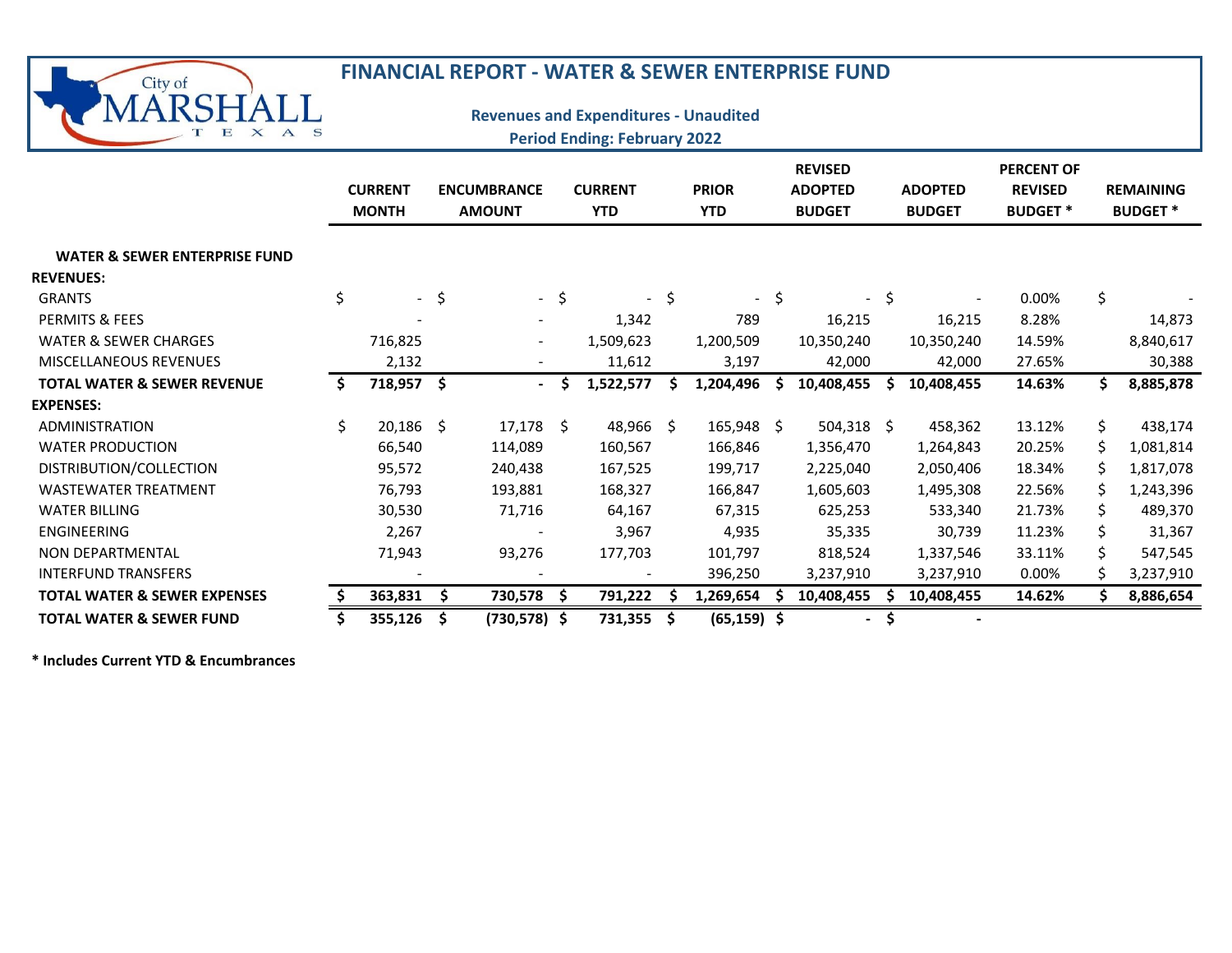

### **FINANCIAL REPORT - WATER & SEWER ENTERPRISE FUND ACTUAL REVENUES**

**FY 21 vs FY 20 YTD**

**Period Ending: February 2022**

| \$1,680,100  |        |                                             |                       |                        |
|--------------|--------|---------------------------------------------|-----------------------|------------------------|
|              |        |                                             |                       |                        |
| \$1,560,100  |        |                                             | 1,509,623             |                        |
| \$1,440,100  |        |                                             |                       |                        |
| \$1,320,100  |        |                                             |                       |                        |
|              |        |                                             | 1,200,509             |                        |
| \$1,200,100  |        |                                             |                       |                        |
| \$1,080,100  |        |                                             |                       |                        |
| \$960,100    | $\sim$ |                                             |                       |                        |
|              |        |                                             |                       |                        |
| \$840,100    |        |                                             |                       |                        |
| \$720,100    |        |                                             |                       |                        |
| \$600,100    |        |                                             |                       |                        |
|              |        |                                             |                       |                        |
| \$480,100    |        |                                             |                       |                        |
| \$360,100    |        |                                             |                       |                        |
| \$240,100    |        |                                             |                       |                        |
| $$120,100$ – |        |                                             |                       |                        |
|              |        |                                             |                       |                        |
| \$100        |        | 1,342<br>789                                |                       | 11,612<br>3,197        |
|              | GRANTS | PERMITS & FEES<br>■ Current YTD ■ Prior YTD | WATER & SEWER CHARGES | MISCELLANEOUS REVENUES |